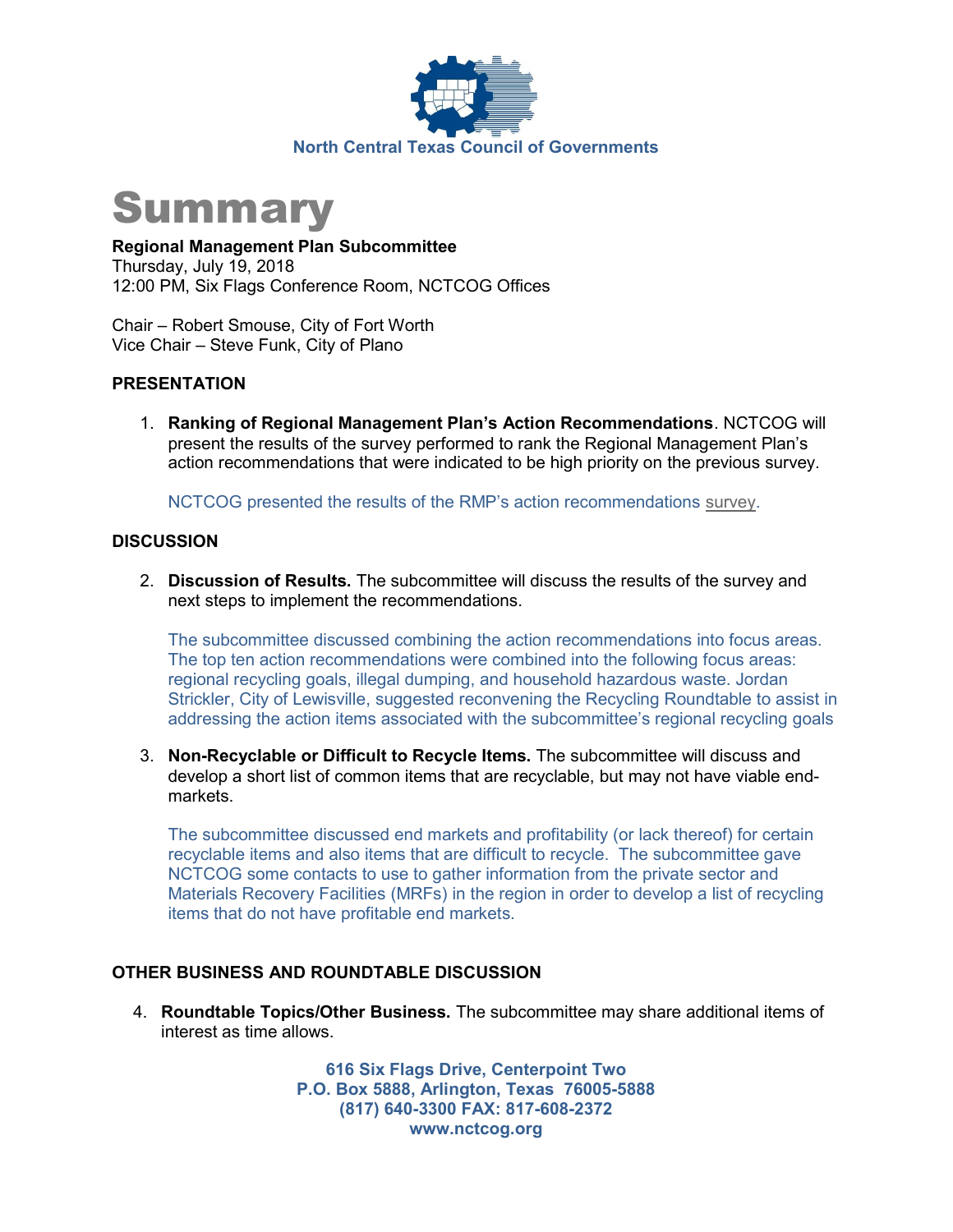No other topics were discussed.

5. Schedule for the Next RMPS Meeting. Date and time to be determined by the subcommittee.

The next Regional Management Plan Subcommittee will be held on Thursday, October 18, 2018 at 12:00 pm in the Six Flags Conference Room.

If you have any questions regarding the meeting or agenda items, please contact Hannah Allen by phone at (817) 695-9215, or by email at hallen@nctcog.org

If you plan to attend this public meeting and you have a disability that requires special arrangements at the meeting, please contact Hannah Allen by phone at (817) 695-9215 or by email at hallen@nctcog.org, 72 hours in advance of the meeting. Reasonable accommodations will be made to assist your needs.